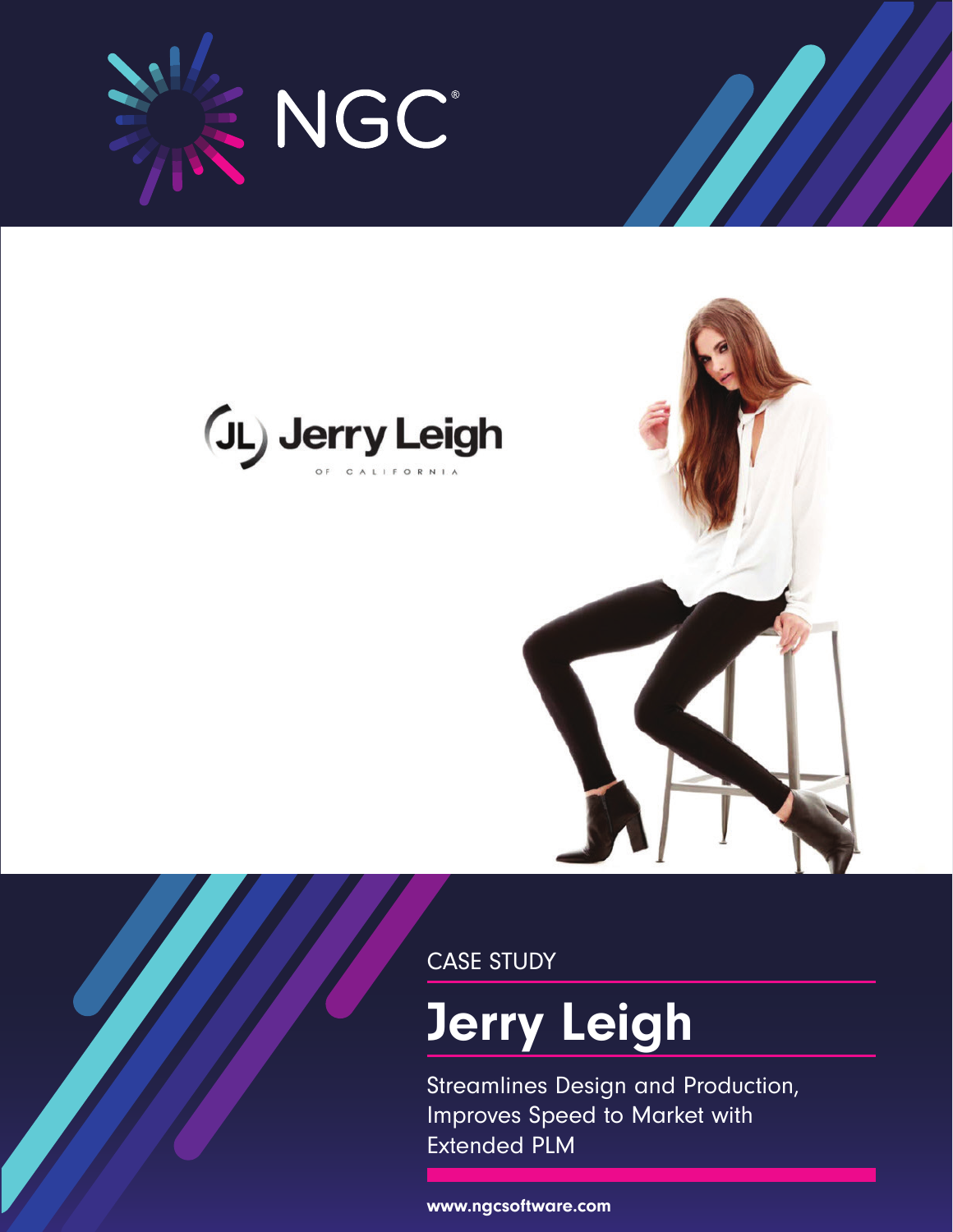

## Background:

Founded in 1962, Jerry Leigh is a multi-faceted organization that serves the nation's top retailers. With headquarters in Van Nuys, CA and satellite offices in New York City, Bentonville, Orlando, Guatemala and Shanghai, Jerry Leigh's 650+ associates are focused on serving the needs of the company's brand and retail partners. Jerry Leigh is a design-driven company that prides itself on its dedicated divisional teams and its focus on superior artwork and design, manufactured in stateof-the-art facilities in Asia and Central America.

# Challenge:

Since Jerry Leigh's customers include many of the world's most recognized brands and retailers, timing is critical to the company's success. When customers are developing new brand concepts and promotion, Jerry Leigh must design and produce licensed products very quickly. However, until recently, the company relied on Excel spreadsheets to manage its art and design, sourcing, production, and quality control functions

"Every division had its own silo of information," said Vickie Zaura, director of information services for Jerry Leigh. "The result is that we weren't all on the same page and there wasn't a single version of the truth. Even from a management level, there was little visibility."

#### NGC Solution:

Jerry Leigh needed a solution to help streamline design and production and improve communications with its customers and trading partners worldwide, so the company selected NGC's Extended PLM, combining PLM with Global Sourcing/Supply Chain Management. The implementation took place in two phases. Jerry Leigh initially rolled out NGC's Global Sourcing/Supply Chain Management; then, based on the success of that implementation, Jerry Leigh moved forward with NGC's



"Jerry Leigh received excellent support from NGC on our rollouts," said Jeff Silver, vice president and CFO, Jerry Leigh. "NGC's West Coast support team proved to be very responsive, and NGC worked closely with our users to incorporate suggested modifications into the base software."

> Jeff Silver vice president and CFO Jerry Leigh